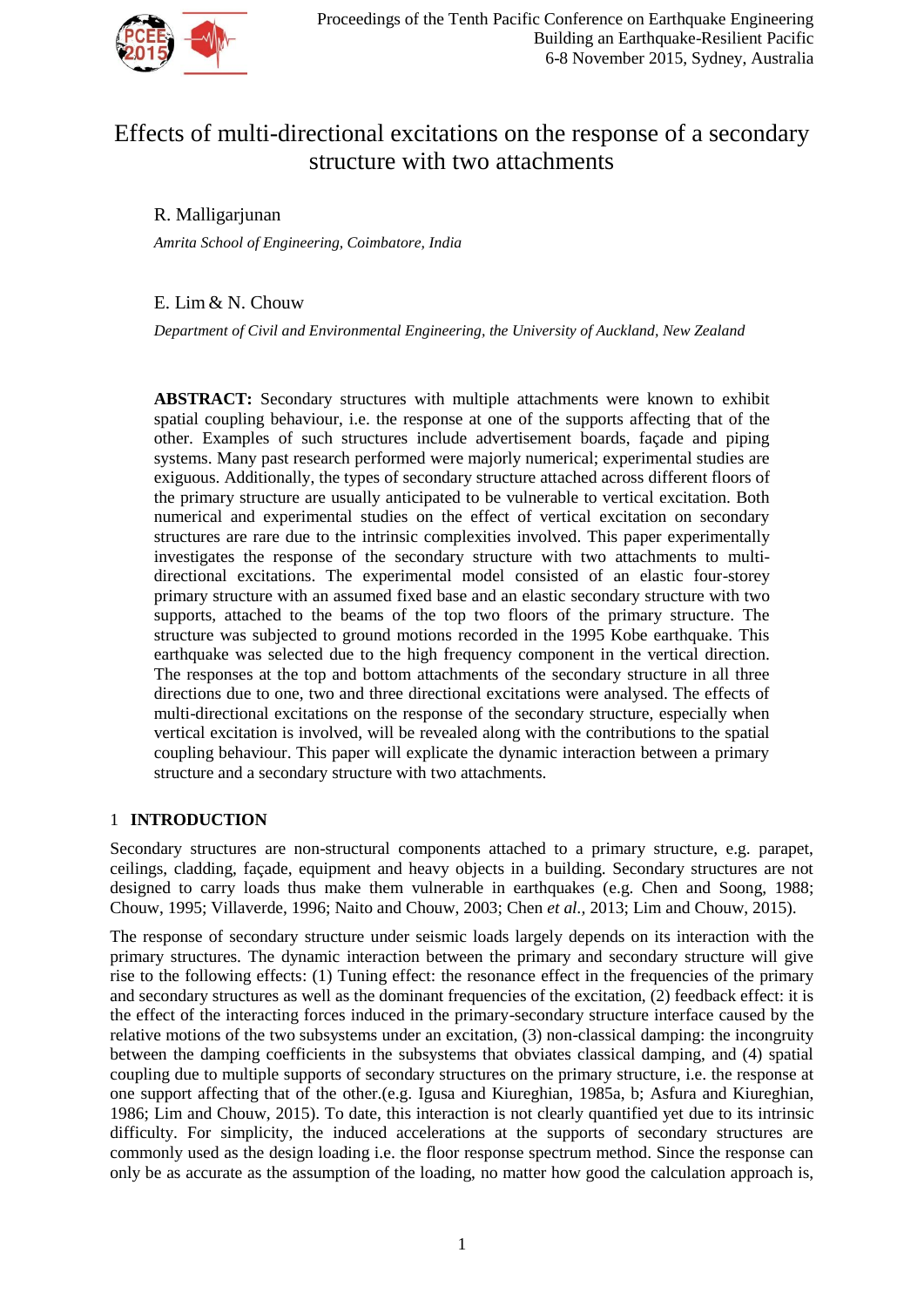current design of secondary structures is not properly performed.

Different attachments of the secondary structures will introduce different interacting forces at the primary-secondary structure interface. Thus, seismic response of secondary structures depends strongly on how they are attached to the primary structure. If the secondary structure has multiple supports, the force occurs at one support might affect the response at the other support locations, i.e. spatial coupling (Asfura and Kiureghian, 1986; Igusa and Kiureghian, 1985a, b). In this paper secondary structure with two attachments is considered.

For multi-supported secondary structures, different directional excitation can have very different effects on the response. In this paper the experimental model is subjected to one, two and three directional excitations. Experimental studies performed reveals how the multi-directional excitations affect the response of the secondary structure with two attachments taking into account the primarysecondary structure interaction. Large-scale primary-secondary structure model was constructed in order to be able to capture the development of acceleration within the secondary structure itself that would otherwise be missing in small scale models.

# 2 **EXPERIMENTAL SETUP**

# 2.1 **Model development**

The experimental model comprises of an elastic four-storey primary structure with an assumed fixed base where a secondary structure was attached. The secondary structure had two supports attached across the top two floors of the primary structure. The primary structure model was constructed based on a four-storey prototype, scaled by 4 in dimension. The scale factor for the mass was 90. The sketch of the structural model is shown in Fig. 1.

# 2.2 **Properties of the primary structure**

The entire primary structure was made of steel with a Young's modulus of 200 GPa. The total height was 3150 mm with an interstorey height of 787.5 mm. The bay width was 1750 mm. The floor mass was 272 kg for the first three floors each and 227 kg for the roof floor. The fundamental frequency of the primary structure was 1.86 Hz and 6 Hz, in the weak and strong axis, respectively. The weak and strong axes are represented in the direction of *x* and *y* axis respectively in Fig. 1. The damping ratio from the decay rate of the free vibration tests performed on the structure in the weak axis was found to be 4.1%.

# 2.3 **Properties of the secondary structure**

The secondary structure was a frame structure with a distributed mass supported by two columns. The columns were made of PVC with a Young's modulus of elasticity of 2.5 GPa. The cross section of the column was 17.5 mm  $\times$  17.5 mm and the length was 229 mm. The secondary structure was made of steel of 8030 kg/m<sup>3</sup> density, with the dimension of 870 mm  $\times$  87 mm  $\times$  42 mm, resulting in a total mass of 24.24 kg. The length of the structure was specifically constructed so that the longitudinal direction spanned across two levels on the primary structure (see Fig. 1).

The natural frequency of the secondary structure were 8.6 Hz and 17 Hz, in the longitudinal and transversal direction of the structure, respectively. The damping ratio was 2.62%.The mass of the secondary structure was designed to be within 5-15% of the floor mass of the primary structure, while the natural frequency of the secondary structure was defined to be 5-10 times larger than that of the primary structure. This ratio was selected to simulate real cases of secondary structures, e.g. advertisement boards, facade of a building, and piping system outside buildings. Accelerometers were installed at each edge of the secondary structure. At each location, three accelerometers were installed to measure the acceleration in the  $x$ ,  $y$ , and  $z$  directions to measure accelerations in the corresponding directions.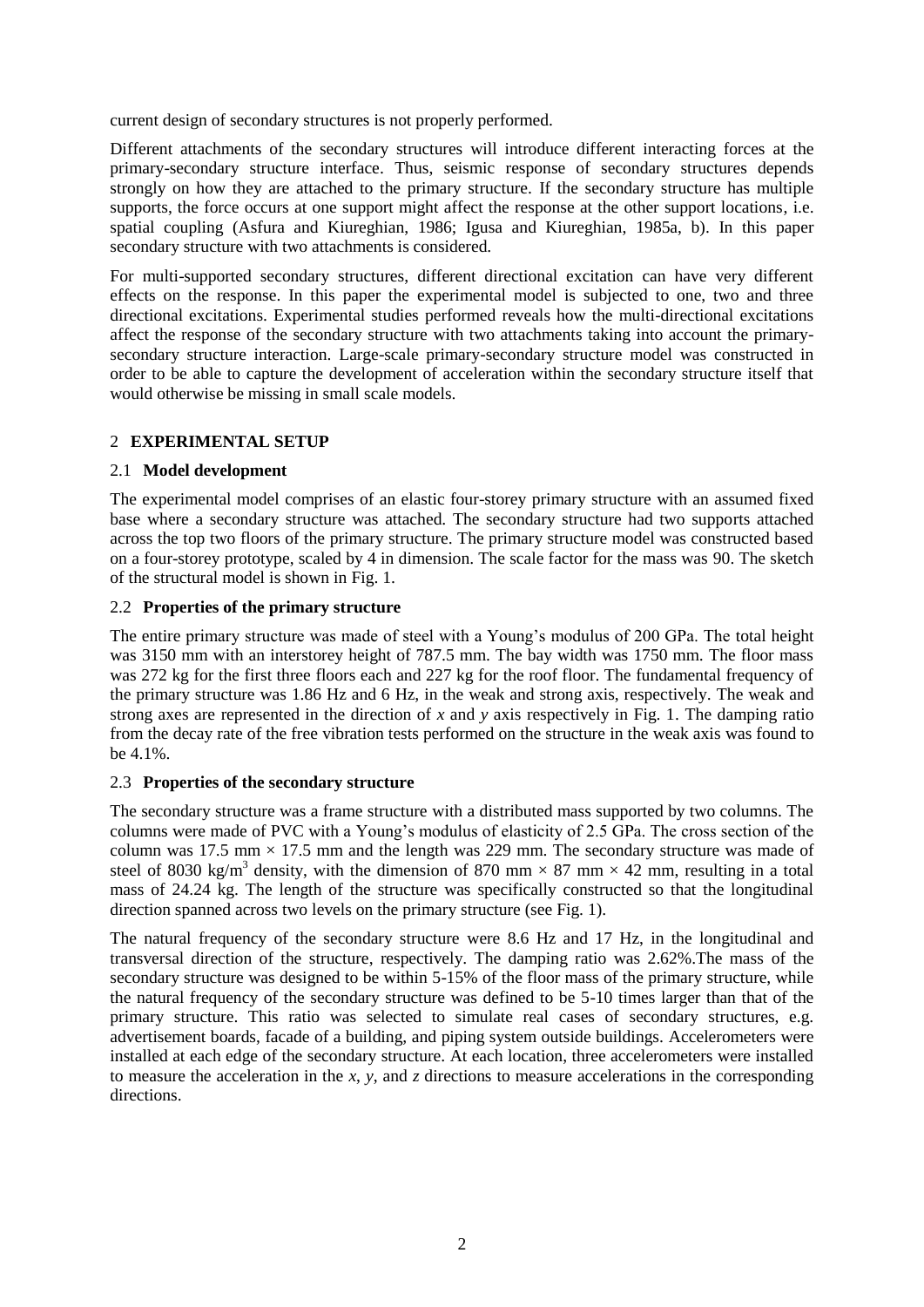

**Fig. 1 Sketch of experimental setup**

#### 2.4 **Shake table experiments**

The entire structural model was bolted down onto a shake table capable of simulating excitations in all three directions. Scaled record from the 1995 Kobe earthquake measured at the Japan Meteorological Agency (JMA) station was used in the experiment. The ground motion record was scaled by 4 to match the scale of the model. The original data was recorded in north-south (NS), east-west (EW), and vertical directions. Between the two horizontal excitations, the one with the higher Peak ground acceleration (PGA), i.e. NS direction was selected as the excitation in the weak axis of the primary structure (*x* direction of the setup). The PGA for the scaled excitation in *x*, *y*, and *z* direction was 2.0500 m/s<sup>2</sup>, 1.5500 m/s<sup>2</sup>, and 0.8330 m/s<sup>2</sup>, respectively. The time histories of the excitation in each direction are presented in Fig. 2.



**Fig. 2 Scaled acceleration recorded from the Kobe (1995) Earthquake at JMA station**

The model was subjected to excitation in *x* direction only; *x* and *y* directions simultaneously; and all directions simultaneously, resulting in a total of three tests performed.

#### 3 **RESULTS AND DISCUSSION**

For convenience purpose, the primary structure will herein be denoted as "PS" and the secondary structure "SS", "*xy*" directional excitation means the excitation consists of that in x and y components,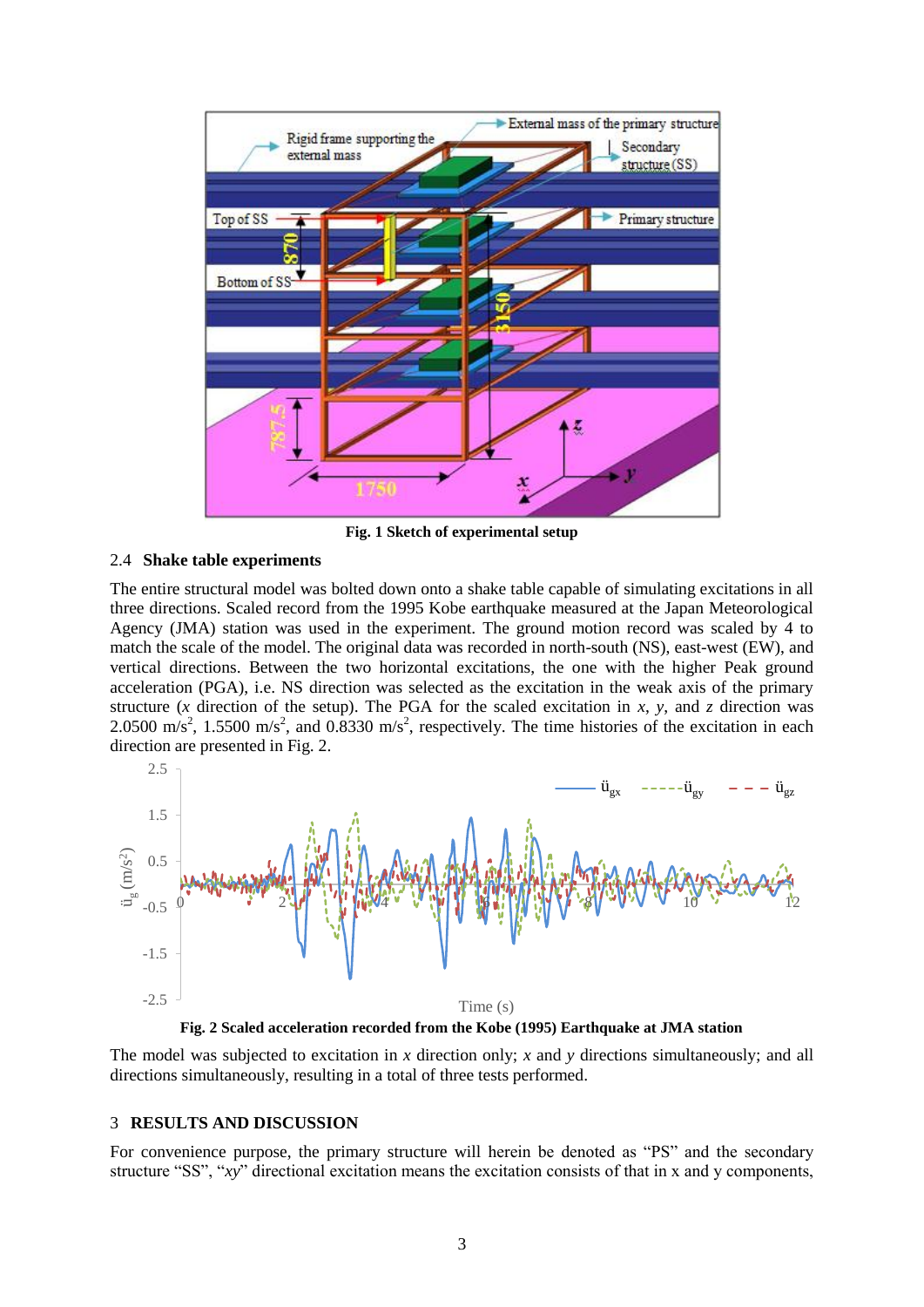while "*xyz*" directional excitation means the excitation is in all three directions. All graphs represented have been focused only in their peak values to get a lucid comparison between the results of different excitation, i.e. within 2 to 7 s time frame.

#### 3.1 **Response at the top of the secondary structure**

Fig. 3 compares the horizontal acceleration at the top of SS in the *x* direction for one, two, and three directions. The maximum accelerations were 12.0366 m/s<sup>2</sup>, 11.3929 m/s<sup>2</sup>, and 11.5217 m/s<sup>2</sup> for excitations in *x, xy* and *xyz* directions, respectively. The maximum acceleration occurs when there was only *x* directional excitation.



**Fig. 3 Acceleration at the top of SS in /***x* **direction due to excitation in** *x, xy and xyz* **directions**

Fig. 4 compares the horizontal acceleration at the top of SS in the *y* direction for one, two, and three directions. The maximum accelerations were 9.9769 m/s<sup>2</sup>, 20.1468 m/s<sup>2</sup>, and 21.3698 m/s<sup>2</sup> for excitations in *x, xy* and *xyz* directions, respectively. As anticipated, a significant increase of the response was observed when two-directional excitation was considered (102%). An additional increase of 6% was found when the structure was subjected to *xyz* directional excitation. This means the maximum response in the top *y* direction occurred when the structure was subjected to *xyz* directional excitation rather than *xy* directional excitation. This result is contradictive to that observed in Fig. 3 where multi-directional excitation reduced the maximum response in *x* direction.



**Fig. 4 Acceleration at the top of SS in** *y* **direction due to excitation in** *x, xy and xyz* **directions**

Fig. 5 shows the vertical acceleration at the top of SS for one, two, and three directions, respectively. The maximum accelerations were 5.2626 m/s<sup>2</sup>, 5.4789 m/s<sup>2</sup>, and 6.7765 m/s<sup>2</sup> for excitations in *x*, *xy* and *xyz* directions. Compared to the response in the other two directions, the response in the *z* direction was significantly smaller. Nevertheless, two-directional horizontal excitation increased the vertical acceleration  $(a_{17})$ . The vertical component in three directional excitation appeared to further increase the overall acceleration at the top of SS in the *z* direction.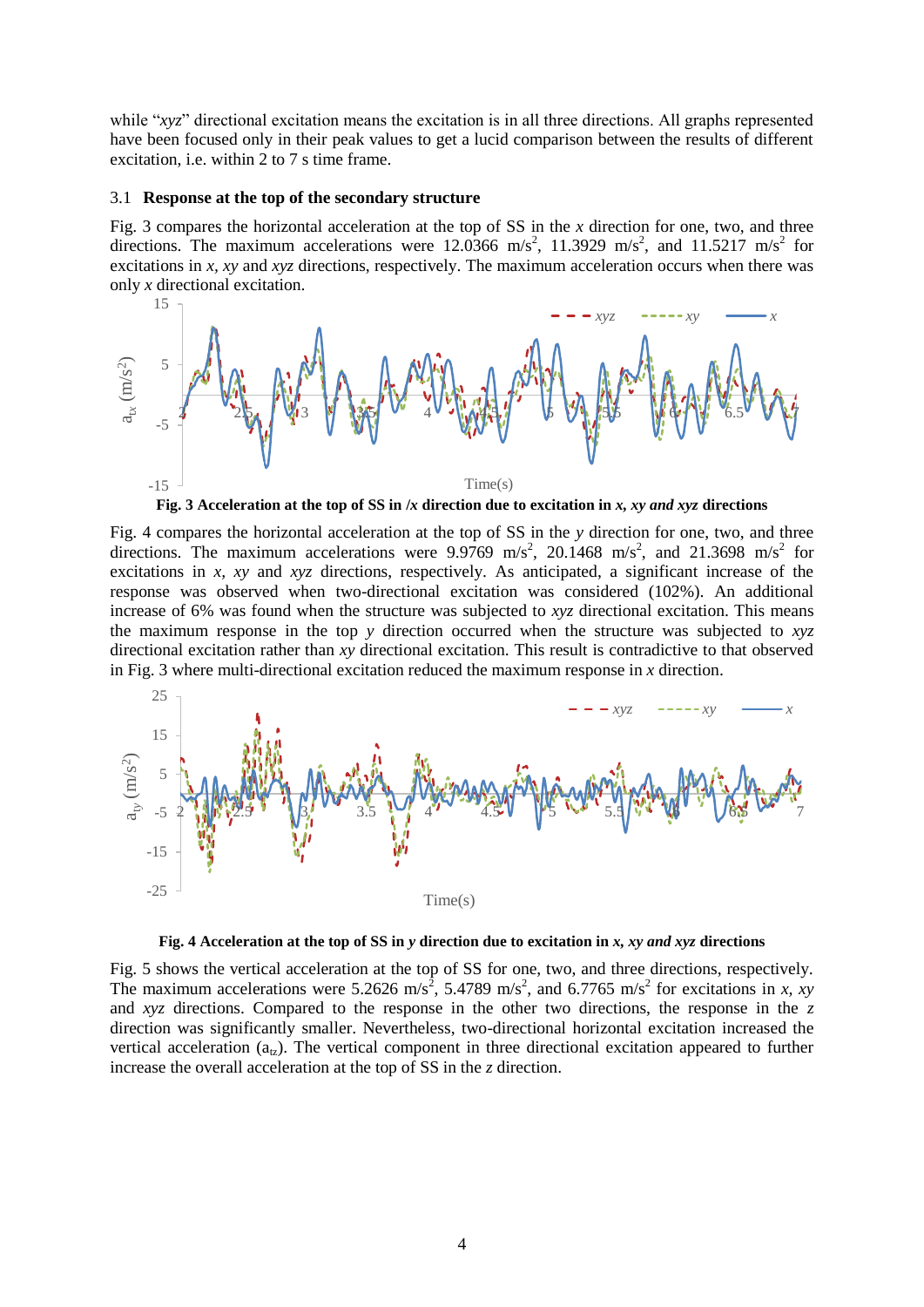

**Fig. 5 Acceleration at the top of SS in** *z* **direction due to excitation in** *x, xy and xyz* **directions**

#### 3.2 **Response at the bottom of the secondary structure**

Fig. 6 compares the horizontal acceleration at the bottom of SS in the *x* direction for one, two, and three directions, respectively. The maximum accelerations were 8.3252 m/s<sup>2</sup>, 8.6841 m/s<sup>2</sup>, and 8.4687 m/s<sup>2</sup> for excitations in *x, xy* and *xyz* directions. In contrast to the acceleration at the top of SS, multidirectional excitation has minimal effect on the maximum acceleration at the bottom of SS in *x* direction.



**Fig. 6 Acceleration at the bottom of SS in** *x* **direction due to excitation in** *x, xy and xyz* **directions**

Fig. 7 presents the horizontal acceleration at the bottom of SS in the *y* direction for one, two, and three directions. The maximum accelerations were 8.0142 m/s<sup>2</sup>, 17.4460 m/s<sup>2</sup>, and 16.5737 m/s<sup>2</sup> for excitations in *x, xy* and *xyz* directions, respectively. Similar to that of the top of SS, a significant increase of the response was observed when two and three directional excitations were considered.





Fig. 8 compares the vertical acceleration at the bottom of SS in the *z* direction for one, two, and three directions. The maximum accelerations were 5.3744 m/s<sup>2</sup>, 10.6671 m/s<sup>2</sup>, and 8.4813 m/s<sup>2</sup> for excitations in *x, xy* and *xyz* directions, respectively. When the response was measured in the *z* direction at the bottom of the SS, the maximum response was due to the *xy* directional excitation as opposed to those due to *xyz* directional excitation observed at the top. A phenomenal difference was observed between the maximum vertical acceleration at the top and bottom of SS when *xy* directional excitation was considered, i.e. 94.7%. Unlike the response in *x* and *y* directions, the maximum accelerations at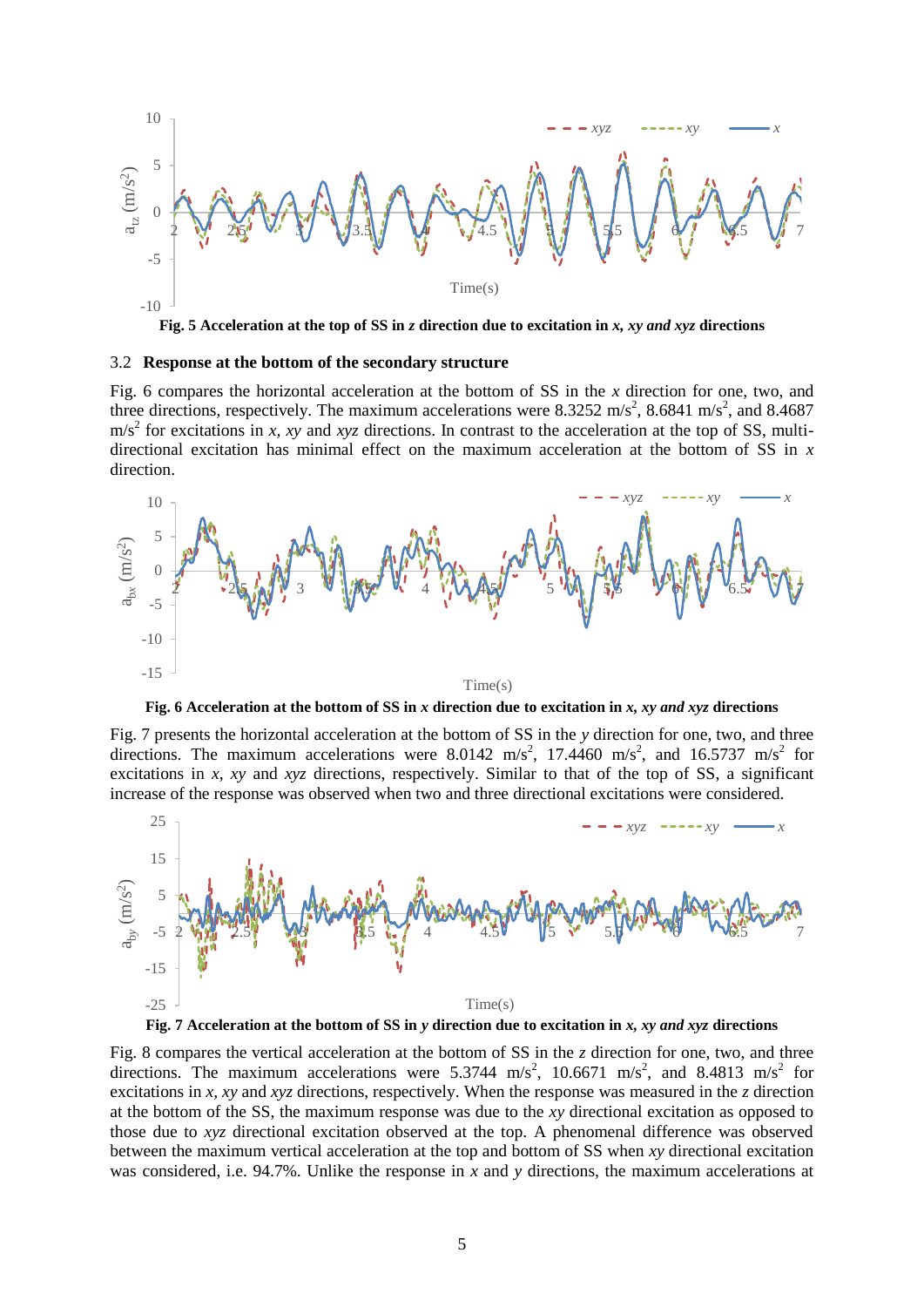the bottom of SS in *z* direction were always higher than those at the top.



**Fig. 8 Acceleration at the bottom SS in** *z* **direction due to excitation in** *x, xy and xyz* **directions**

The peak accelerations at the top and bottom of the secondary structure in all directions were listed in Table 1.The bold values are the largest peak acceleration in the direction considered. The maximum accelerations at the bottom of the secondary structure in both horizontal directions were always lower than their counterpart at the top. On the contrary, the response in the vertical direction (*z*) was always higher in the bottom compared to the top.

| <b>Direction</b> | Acceleration $(m/s^2)$ |         |        |                     |         |         |
|------------------|------------------------|---------|--------|---------------------|---------|---------|
| οf               | Top of SS              |         |        | <b>Bottom of SS</b> |         |         |
| excitation       | x                      |         |        | X                   |         |         |
| X                | 12.0366                | 9.9769  | 5.2626 | 8.3252              | 8.0142  | 5.3744  |
| xy               | 11.3929                | 20.1468 | 5.4789 | 8.6841              | 17.4460 | 10.6671 |
| <b>XVZ</b>       | 11.5217                | 21.3698 | 6.7765 | 8.4687              | 16.5737 | 8.4813  |

| Table 1. Peak accelerations of the secondary structure |  |  |  |
|--------------------------------------------------------|--|--|--|
|--------------------------------------------------------|--|--|--|

The maximum acceleration at the top of the secondary structure in the *y* and z directions was the highest when *xyz* directional excitation was considered whereas, those at the bottom was when the *xy* directional excitation was considered. This indicated that spatial coupling, i.e. the difference in the response of the secondary structure at its connection points, was always present within the secondary structure.

To further prove the presence of spatial coupling, the time histories of the top and bottom of SS were plotted together in the cases of the *x* and *y* directions (Figs. 9 and 10). Planar (*xy*) excitation appeared to increase the spatial coupling between the two supports in *x* direction compared to one directional excitation. This is indicated by the differences in the top and bottom accelerations in opposite directions resulting in a double-helical pattern (refer the circled region in Fig. 9(b)). However, vertical excitation  $(z)$  appeared to reduce the coupling (Fig. 9(c)).



**Fig. 9 Top and bottom of SS in** *x* **direction due to the (a)** *x***, (b)** *xy***, and (c)** *xyz* **directional excitation**

On the other hand, the most significant spatial coupling in *y* direction was observed when only *x* directional excitation was considered (refer the circled region in Fig. 10(a)). Although not as strong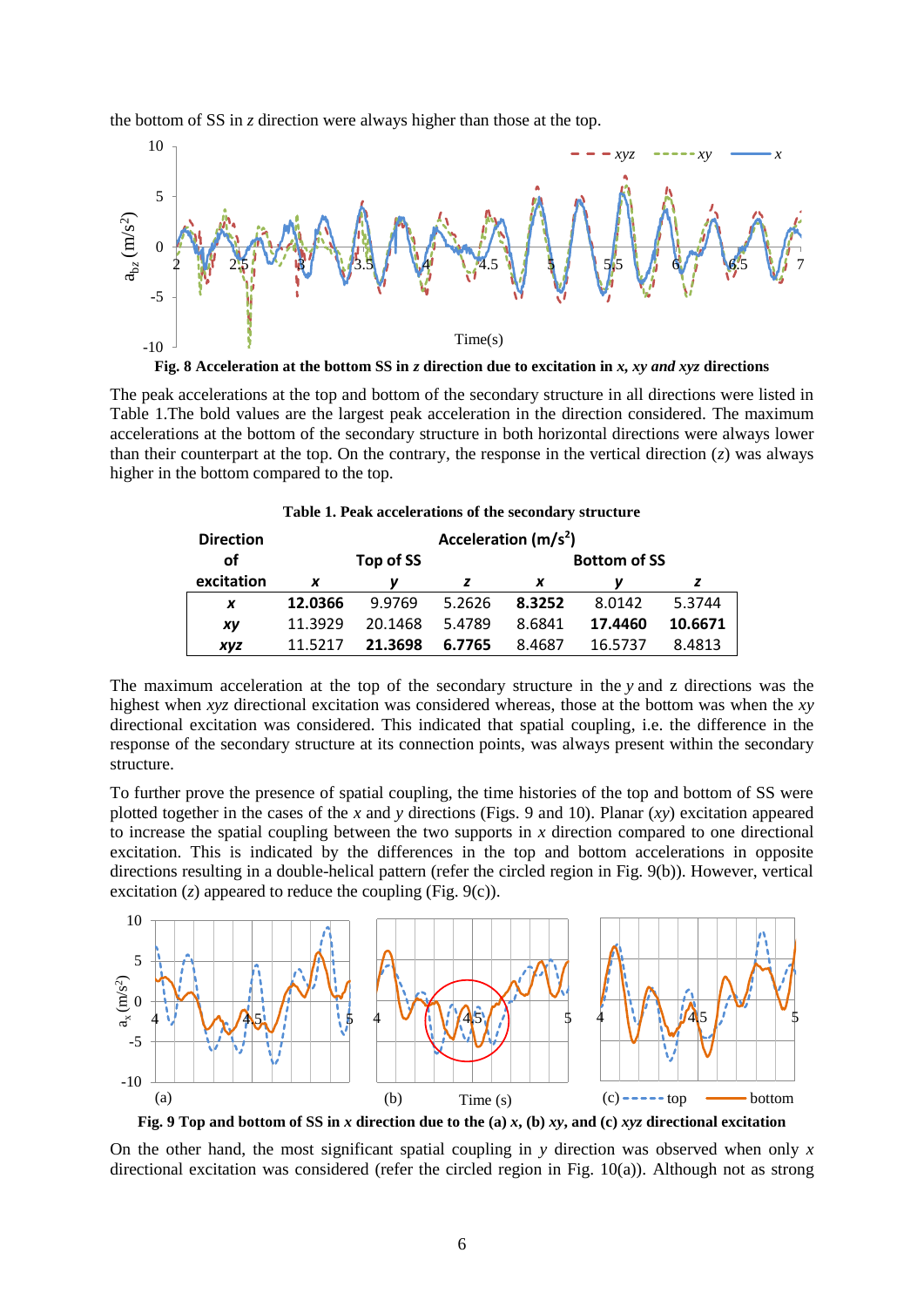the coupling effect was still present when the excitation consisted of more than one directional component, as shown in Fig. 10(b) and 10(c).



**Fig. 10 Top and bottom of SS in** *y* **direction due to (a)** *x***, (b)** *xy***, and (c)** *xyz* **directional excitation**

#### 4 **CONCLUSIONS**

This study experimentally investigates the effects of multi-directional excitation on the response of the secondary structure with two attachments, especially focusing on the effect of vertical excitation. The considered primary structure is a four storey model. The top attachment of the secondary structure was connected to the beam of the primary structure at its top level, while the bottom attachment was connected to that at the level below. It was revealed that,

- 1. The maximum acceleration at the top of the secondary structure in the *x* direction was slightly reduced when multi-directional excitation was considered, while that at the bottom was almost unaffected.
- 2. The maximum accelerations at the bottom of the secondary structure in *x* and *y* directions were always lower than their counterpart at the top. This however, was contradictive to the response in the vertical (*z*) direction.
- 3. The maximum accelerations at the top of the secondary structure in the *y* and *z* directions were the highest when *xyz* directional excitation was considered whereas; those at the bottom were when *xy* directional excitation was considered.
- 4. The difference in the behaviour of the response at the top and bottom of the secondary structure proved the presence of spatial coupling behaviour within the secondary structure.

### **ACKNOWLEDGEMENTS**

The authors would like to thank Prof. L. Jiang and the National Engineering Laboratory for High Speed Railway Construction of Central South University (China) for the support under the Project no. 2013G002-A-1. The authors would like to extend our gratitude to C. Kun, X. Qin, and G. Shao for their supports throughout the experiments. The authors would also like to appreciate the Ministry of Business, Innovation and Employment through Natural Hazards Research Platform for the scholarship granted for the second author under the Award 3703249.

#### **REFERENCES**

- Asfura, A. and Kiureghian, A.D. 1986. Floor response spectrum method for seismic analysis of multiply supported secondary systems, *Earthquake Engineering and Structural Dynamics,* Vol 14, 245-265.
- Chen, Y., Larkin, T., Chouw, N. 2013. The effect of foundation uplift and plastic yielding on induced seismic vibration of secondary structures, *Proceedings of the Annual New Zealand Earthquake Engineering Society Conference*, Wellington, April.
- Chen,Y., Soong, T.T. 1988. State-of-the-art-review: Seismic response of secondary sustems, *Engineering Structure*, Vol 10*,* 218-228.
- Chouw, N. 1995. Effect of the earthquake on 17th of January 1995 in Kobe, Proceedings of the D-A-CH meeting of the German, Austrian and Swiss Society for Earthquake Engineering and Structural Dynamics, University